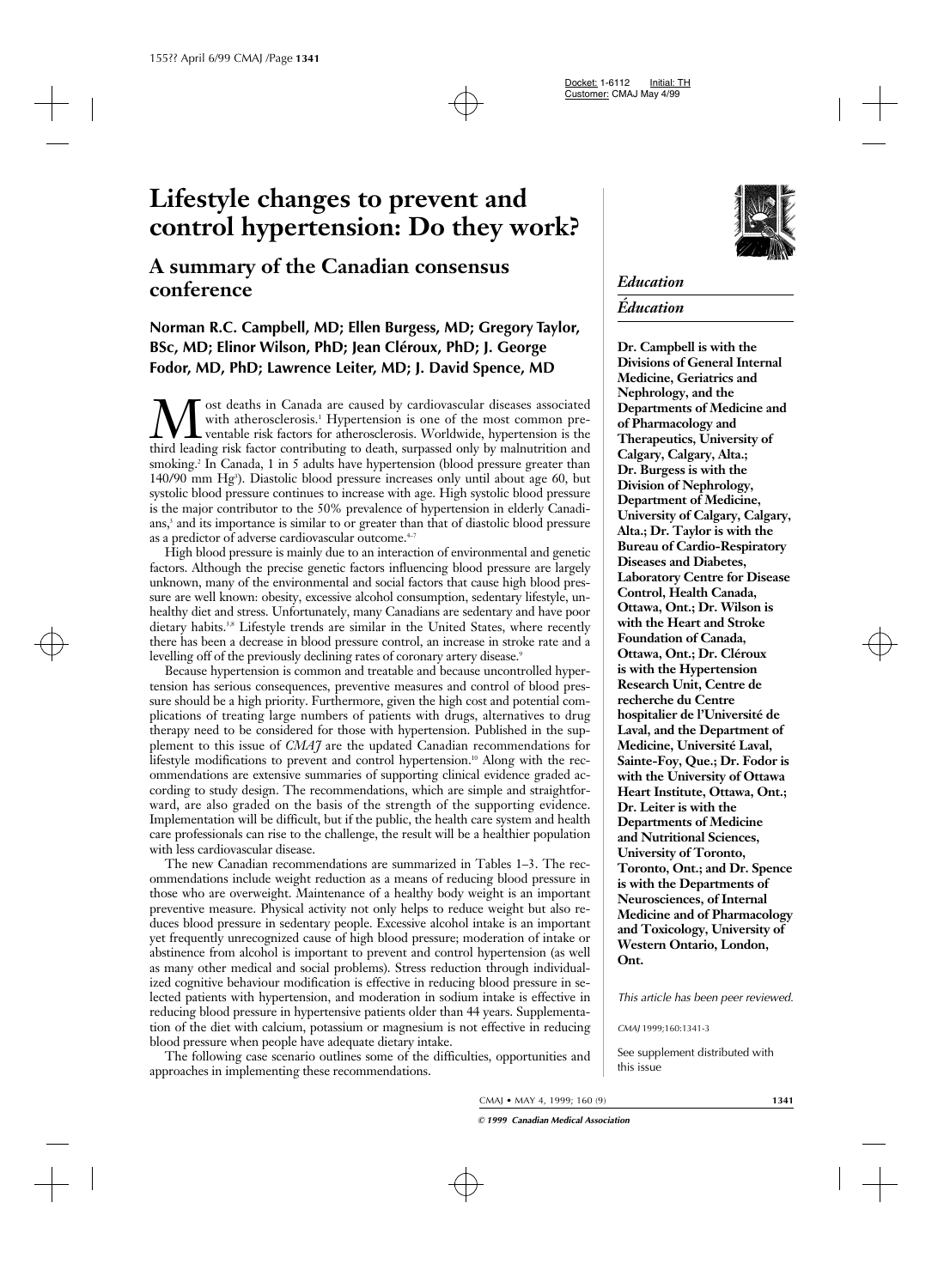

Mr. G is a 55-year-old patient with hypertension whose wife has booked an appointment to have his blood pressure checked. He was last seen more than a year ago and has not refilled his antihypertensive medications in the last 9 months. When informed about his risk for heart disease and stroke and asked if he would like help controlling his blood pressure, he states that hypertension is the least of his worries, that he feels fine and that he is much more concerned about keeping his job.

Mr. G is clearly resistant to any advice regarding his hypertension and risk for cardiovascular problems. The physician should ask him to consider the positive and negative aspects of his current lifestyle and the barriers he perceives to changing his habits; this insight could be useful in preparing him for change. Written and verbal information may also be helpful when Mr. G begins to consider changing his lifestyle.

The set-up of a physician's office can inhibit or enhance the counselling process. Pommerenke and  $Wed^{\mu}$  concluded that reminders such as flow charts, chart stickers, checklists and computerized notices can dramatically increase a physician's compliance with recommendations for preventive medicine. A recent meta-analysis of controlled trials reported that office systems had an impact on physician practices and patient outcome.12 The lack of logistic support has often been cited by physicians as a barrier to the provision of preventive services.13–15

Four weeks after his appointment, Mr. G unexpectedly calls and schedules another blood pressure check. A close friend had a heart attack 2 weeks previously, and Mr. G has become concerned about his health.

Illness in a friend or relative or a personal complication can create an opportunity to change lifestyle. The physician should assess Mr. G's lifestyle for factors that could contribute to hypertension (Table 1) and cardiovascular disease. Mr. G currently smokes one pack of cigarettes per day. He enjoys drinking with his friends on weekends but is evasive about the quantity. He does say he has been trying

#### **Table 1: Recommendations to assess lifestyle and dietary habits**

Determine the weight, height and body mass index of patients with hypertension

Determine the alcohol consumption of all adult patients

Determine the salt consumption of patients with hypertension

Consider the contribution of stress in patients with hypertension

#### **Table 2: Recommendations for the prevention of hypertension**

All adults should attain and maintain a healthy body mass index

Alcohol consumption should be in accordance with Canadian low-risk drinking guidelines (i.e., healthy adults should limit alcohol consumption to 2 drinks or fewer per day, and consumption should not exceed 14 standard drinks per week for men and 9 standard drinks per week for women)

All adults should be encouraged to participate in regular, moderately intense (40% to 60% of maximum oxygen consumption) physical activity for 50 to 60 minutes, 3 or 4 times per week

to cut down his drinking for the past 2 or 3 years. He works selling tickets for a hockey team and has no active hobbies. His physical activity is minimal. He eats "fast food" 5 or 6 times a week and adds salt to his food before tasting it. He indicates that his wife is concerned about his health. He is obese (weight 98 kg, height 1.7 m, body mass index 33.9), and his blood pressure averages 166/96 mm Hg.

Mr. G should be made aware of the risks of hypertension and the benefits of lowering blood pressure. He also needs advice on lifestyle changes and the importance of adhering to the agreed-upon treatment regimen. Table 3 outlines the lifestyle changes that can lower blood pressure in patients with hypertension. Mr. G could benefit by following most of these recommendations; such changes can replace medications in some patients. Treatment should be individualized. The physician should help Mr. G determine what changes in his lifestyle he is willing to make and when. The physician should also find out whether there are local resources available for individual or group lifestyle counselling. Mr. G should be made aware of the importance of monitoring lifestyle changes himself and of keeping referral and follow-up appointments. For 3 to 6 months the physician should regularly monitor Mr. G's lifestyle changes and re-assess the need for drug treatment.

Cigarette smoking is also a powerful risk factor for cardiovascular disease, and avoidance of tobacco in any form is important. People who smoke may not receive the full degree of protection against cardiovascular disease from antihypertensive therapy.<sup>16</sup> Smoking cessation aids that contain nicotine are safer than smoking, and therapeutic doses have not been associated with long-term increases in blood pressure; therefore they may be used with appropriate counselling and behaviour interventions. Dyslipidemia and glucose intolerance are also strong risk factors for cardiovascular disease and are more common in people with high blood pressure. It is important for patients with hypertension to be

#### **Table 3: Recommendations for lifestyle modification to lower blood pressure in people with hypertension**

Weight loss should be encouraged for all overweight patients; even moderate weight loss (i.e., 4.5 kg in obese patients with hypertension) can improve blood pressure

Alcohol consumption should be consistent with Canadian low-risk drinking guidelines (i.e., healthy adults should limit alcohol consumption to 2 drinks or fewer per day, and consumption should not exceed 14 standard drinks per week for men and 9 standard drinks per week for women)

Patients should be encouraged to participate in regular, moderately intense (40% to 60% of maximum oxygen consumption) physical activity for 50 to 60 minutes, 3 or 4 times per week

Patients should be advised to choose foods low in salt, to avoid salty foods and to minimize the use of salt at the table and during cooking

In patients with hypertension where stress appears to be a significant factor, advise individualized cognitive behavioural interventions

Patients should be encouraged to eat a healthy diet consistent with Canada's *Guide to Healthy Eating* to ensure sufficient potassium, calcium and magnesium intake